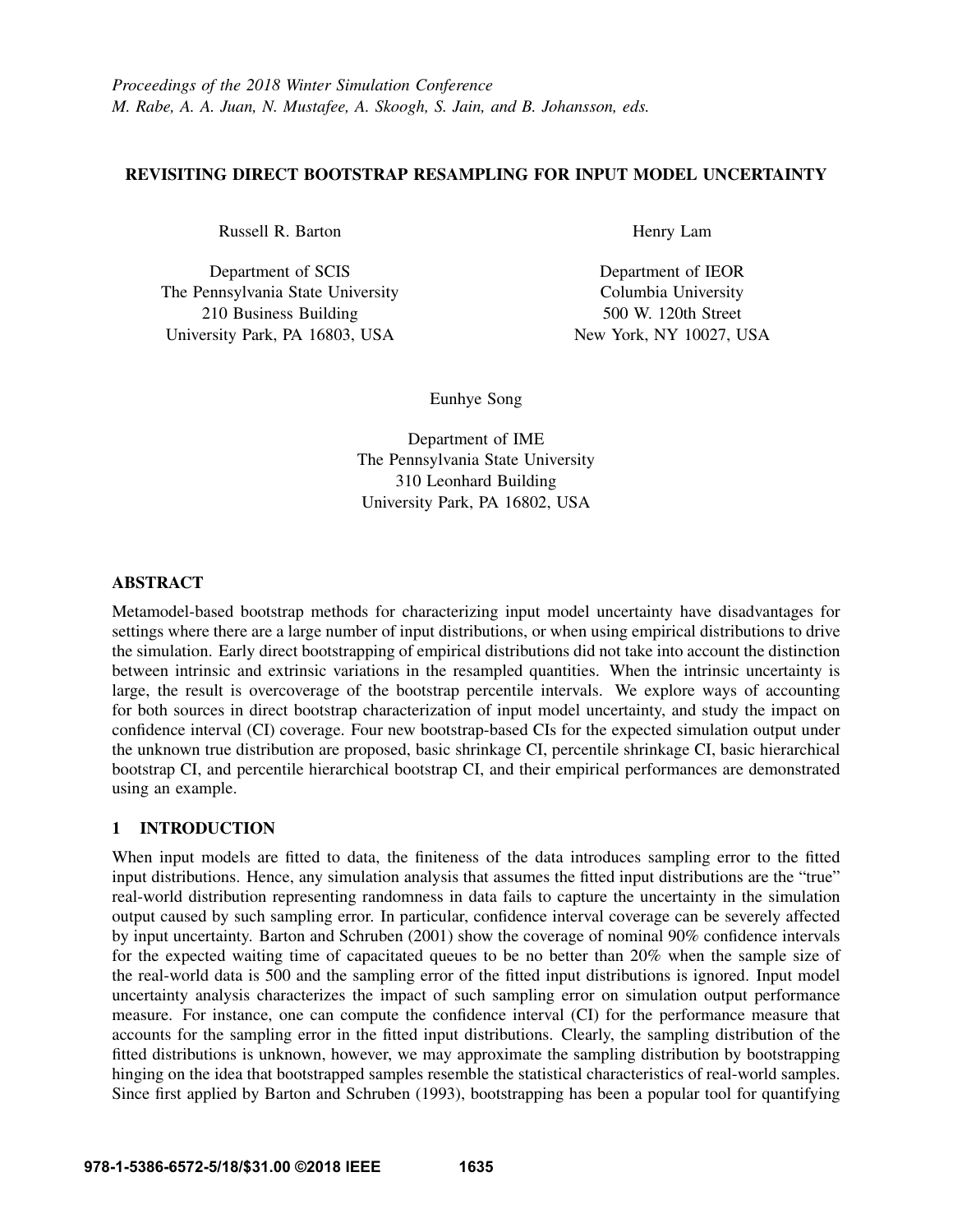input model uncertainty (Cheng and Holland 1997; Barton and Schruben 2001; Barton et al. 2014; Song and Nelson 2015).

Input model uncertainty analysis via bootstrapping involves three steps: resampling the input data, computing the output (simulation run or runs) and using the accumulated outputs to quantify input model uncertainty by computing relevant statistics. Methods fall into three categories based on how the first two steps are completed: i) direct resampling of the empirical distributions, followed by simulation runs; ii) direct parametric bootstrap resampling, assuming that the input distribution parametric families are known, followed by simulation runs, and iii) parametric bootstrap resampling, evaluated via a previously fitted simulation metamodel of the response surface rather than via simulation runs. Bayesian approaches can be applied in settings ii) and iii), where the resampling is replaced by sampling from the posterior distribution given the sample data.

Approaches i) and ii) may exhibit overcoverage due to improper accounting for the "intrinsic error", namely the statistical error arising from the finiteness of the simulation effort in estimating the performance measure (Barton 2007). Metamodels used in the approach iii) greatly reduce this phenomenon, and when stochastic kriging is used with the metamodeling strategy, prediction error can be captured (Barton et al. 2014).

The metamodeling approach iii) has drawbacks as well. When the number of input model parameters is in the hundreds to thousands, fitting a metamodel for this number of variables becomes impractical for two reasons. First, the computational complexity of estimating the parameters of the metamodel increases as a function of the number of variables. Second, the number of simulation runs to fit such a model can be an order of magnitude greater than the number of variables, even in a favorable case. This means that the third approach may require more simulation runs than the direct bootstrapping used in the first two approaches. This problem is compounded if the metamodel must use as input an empirical distributions rather than parametric ones. For each input distribution, rather than one or two parameters, the metamodel must take as input the empirical cumulative distribution function (ecdf) values at tens or hundreds of points corresponding to the original data.

In this paper, we focus on a nonparametric framework for quantifying input uncertainty. This is motivated from the fact that the assumption of known parametric distribution families for input models introduces its own source of error, whose effect on simulation output can sometimes be hard to quantify. Empirical distributions for input models avoid this problem, at least in the asymptotic sense. This nonparametric framework necessitates the use of approach i). However, existing methods in i) encounter the problem of overcoverage when the intrinsic error is relatively large. To account for this intrinsic error, naive remedies would call for more demanding simulation runs, essentially to wash out the Monte Carlo noise, or else suffer from statistical inefficiency, as we will describe in the sequel.

Our main contribution is to introduce two new approaches to produce direct bootstrap CIs that account for both intrinsic and extrinsic errors in terms of correct coverage, and also with satisfactory statistical efficiency using affordable computational effort. To attain the latter properties, both of our introduced approaches hinge on properly adjusting the bootstrap samples from few simulation runs to exhibit statistical behaviors as if there were more runs. The first approach uses a shrinkage on the bootstrap samples that deflate their variances, while the second approach uses a hierarchical bootstrap that de-biases the quantile estimates used to construct the CI.

The remainder of this paper is as follows. Section 2 presents our mathematical formulation and the standard approaches to conduct direct bootstrapping. Sections 3 and 4 explain the problems with these approaches and present remedies using shrinkage and the hierarchical bootstrap respectively. Section 5 provides a limited computational comparison. Section 6 concludes with an assessment of implications and future work.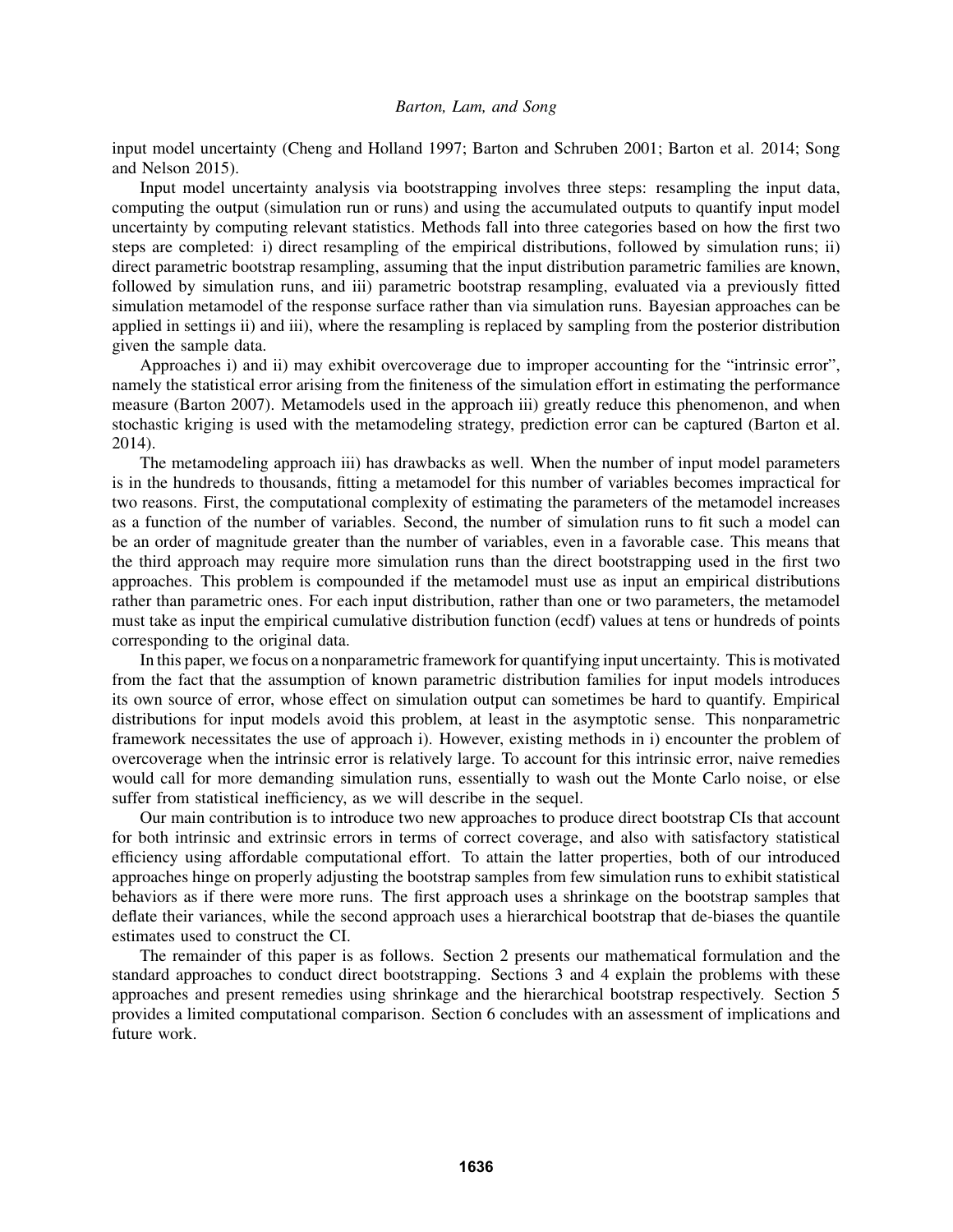### 2 MATHEMATICAL FRAMEWORK

We follow the notation in Song and Nelson (2015). Suppose the objective of simulation analysis is to estimate a performance measure of the system, which can be represented as an expected value of a simulation output. The input distribution (cdf) that drives the simulation is denoted as *F*, which we allow to be multivariate. The simulation output from the *r*th replication of the simulation is

$$
Y_r(F) = \eta(F) + \varepsilon_r(F), r = 1, 2, \ldots, R,
$$

where  $\eta(F) \triangleq E[Y_r(F)|F]$  and  $\varepsilon$  is a random variable representing the between-replication output differences due to the finiteness of the simulation runs with zero mean and finite variance  $\sigma^2(F)$ . Input model uncertainty is introduced when we use a fitted distribution  $\hat{F}$  in place of the true distribution  $F^c$  assuming such a distribution of the true distribution of the true distribution of the set of the set of the set of the set of distribution exists. The input distribution fitted to a size-*n* real-world sample is denoted by  $\hat{F}$ . When  $\hat{F}$  is used to run simulations,

$$
Y_r(\widehat{F}) = \eta(\widehat{F}) + \varepsilon_r(\widehat{F}) = \eta(F^c) + \left(\eta(\widehat{F}) - \eta(F^c)\right) + \varepsilon_r(\widehat{F}).
$$
\n(1)

Note that  $\hat{F}$  is a realization of a random process but  $F^c$  is deterministic. In that context, (1) shows two sources of error in the simulation output. The first error  $\eta(\widehat{F})-\eta(F^c)$  has been called "bias error" by Cheng and Holland (2004), "extrinsic error" by Barton et al. (2014), and Song et al. (2014) define its variance as "input uncertainty." The second error,  $\varepsilon_r(\hat{F})$ , comes from the finiteness of the simulation effort, which is referred to as "variance error" by Cheng (1994), "intrinsic error" by Barton et al. (2014), and "simulation error" by Song et al. (2014). It is reasonable in many cases to assume that  $\varepsilon_r(\widehat{F}) \sim N(0, \sigma^2(\widehat{F}))$  but Barton and Schruben (2001) show that extrinsic error can be quite non-Gaussian.

#### 2.1 Basic and Percentile Bootstraps

Our objective is to provide an asymptotically correct  $1 - \alpha$  confidence interval (CI) for  $\eta(F^c)$  by finding  $q_{\alpha/2}$  and  $q_{1-\alpha/2}$  such that

$$
\lim_{n\to\infty}\Pr(q_{\alpha/2}\leq \eta(F^c)\leq q_{1-\alpha/2})=1-\alpha,
$$

while estimated  $[q_{\alpha/2}, q_{1-\alpha/2}]$  may show overcoverage given finite *n* and simulation effort. We wish to characterize input model error for a limited sample, not with a large sample assumption that permits a delta method approach (Cheng and Holland 2004; Morgan et al. 2017). Further, we are interested in approaches appropriate for input models using empirical distributions, as opposed to the assumption of parametric distributions appearing in most prior work.

Barton and Schruben (2001) use the following direct bootstrap approach to estimate  $q_{\alpha/2}$  and  $q_{1-\alpha/2}$ nonparametrically. Suppose that the size-*n* sample data result in empirical distribution  $\hat{F}_0$ . The bootstrap assumption is that, given  $\hat{F}_0$ , the quantity  $\hat{F}_b$  constructed by resampling *n* values from the original data with replacement satisfies

$$
\eta(\widehat{F}_b) - \eta(\widehat{F}_0) \xrightarrow{D} \eta(\widehat{F}_0) - \eta(F^c)
$$
\n(2)

as  $n \to \infty$ . However, in the stochastic simulation context,  $\eta(F)$  cannot be computed exactly and can only be estimated by  $\bar{Y}_R(F) = \sum_{n=1}^{R}$  $\sum_{r=1} Y_r(F_0)/R$  given *R* replications. Therefore, instead of (2) we hope

$$
\bar{Y}_R(\widehat{F}_b) - \eta(\widehat{F}_0) \xrightarrow{D} \bar{Y}_R(\widehat{F}_0) - \eta(F^c)
$$
\n(3)

as  $n \to \infty$ . However, in practice  $\eta(\widehat{F}_0)$  in the left-hand-side of (3) is also unknown. Therefore, we use  $\bar{Y}_{R_0}(\widehat{F}_0)$  to approximate  $\eta(\widehat{F}_0)$  in (3) for some large  $R_0$ . If we define the  $\alpha/2$  and  $1-\alpha/2$  sample quantiles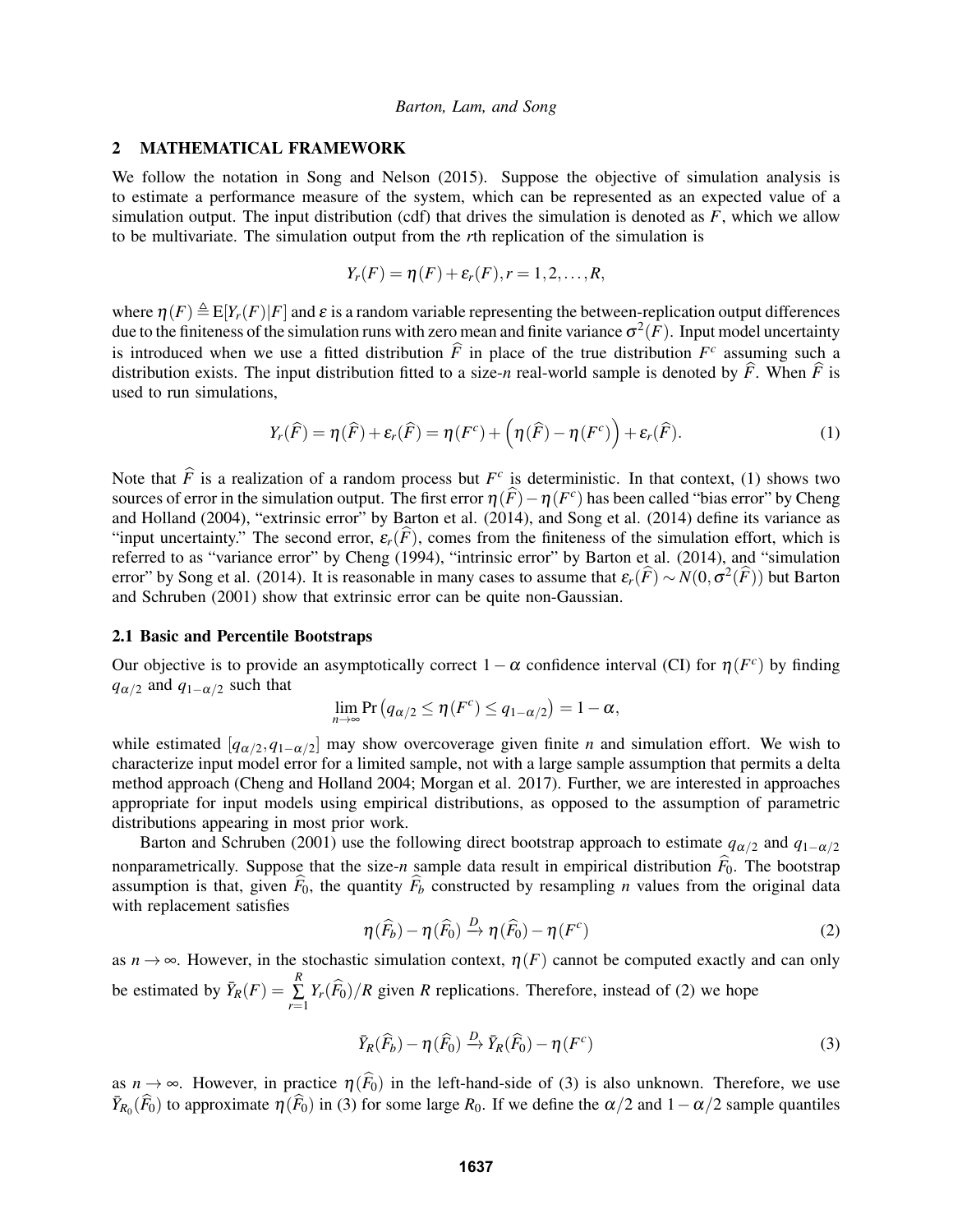of  $\bar{Y}_R(\hat{F}_1) - \bar{Y}_{R_0}(\hat{F}_0), \bar{Y}_R(\hat{F}_2) - \bar{Y}_{R_0}(\hat{F}_0), \dots, \bar{Y}_R(\hat{F}_B) - \bar{Y}_{R_0}(\hat{F}_0)$  as  $\hat{\tau}_{\alpha/2}$  and  $\hat{\tau}_{1-\alpha/2}$ , respectively, then a  $1-\alpha$ <br>confidence interval for  $\eta(F^c)$  is constructed as confidence interval for  $\eta(F^c)$  is constructed as

$$
\bar{Y}_R(\widehat{F}_0) - \widehat{\tau}_{1-\alpha/2} \le \eta(F^c) \le \bar{Y}_R(\widehat{F}_0) - \widehat{\tau}_{\alpha/2}.
$$
\n(4)

Note  $\bar{Y}_R(\widehat{F}_0) \neq \bar{Y}_{R_0}(\widehat{F}_0)$ , if  $R < R_0$ . This scheme is justified when  $R_0$  is chosen big enough (more precisely, that *R* and the number of bootstrap iterations are also large, but these can be of smaller order than  $R_0$ ). The interval (4) corresponds to the so-called basic bootstrap in the statistics literature (Davison and Hinkley 1997).

Alternately, one may attempt to directly use the bootstrap percentile interval

$$
\widehat{q}_{\alpha/2} \le \eta(F^c) \le \widehat{q}_{1-\alpha/2}.\tag{5}
$$

where  $\hat{q}_{\alpha/2}$  and  $\hat{q}_{1-\alpha/2}$  are the  $\alpha/2$  and  $1-\alpha/2$  sample quantiles of  $\bar{Y}_R(\hat{F}_b)$ 's. The validity of this scheme, however, relies on choosing  $R = R_0$  and the assumption that the distribution of  $\bar{Y}_R(\hat{F}_b) - \bar{Y}_{R_0}(\hat{F}_0)$  is symmetric. However, when  $R$  is small, (5) may give an incorrect coverage.

To illustrate the last point, consider the basic bootstrap in (4). To make our discussion more concrete, we write  $\hat{\tau}_p(\xi)$  as the *p* sample quantile of a generic random variable  $\xi$ , so that  $\hat{\tau}_{1-\alpha/2}$  defined in (4) can be written as  $\hat{\tau}_{1-\alpha/2}(\bar{Y}_R(\hat{F}_b)-\bar{Y}_{R_0}(\hat{F}_0))$ . Here the quantile is taken with respect to the randomness of  $\hat{F}_b$ given  $\widehat{F}_0$ . The lower bound in (4) is therefore

$$
\bar{Y}_R(\widehat{F}_0) - \widehat{\tau}_{1-\alpha/2}(\bar{Y}_R(\widehat{F}_b) - \bar{Y}_{R_0}(\widehat{F}_0)).
$$
\n
$$
\tag{6}
$$

If the distribution of  $\bar{Y}_R(\hat{F}_b) - \bar{Y}_{R_0}(\hat{F}_0)$  is symmetric, then  $-\hat{\tau}_{1-\alpha/2}(\bar{Y}_R(\hat{F}_b) - \bar{Y}_{R_0}(\hat{F}_0)) = \hat{\tau}_{\alpha/2}(\bar{Y}_R(\hat{F}_b) - \bar{Y}_{R_0}(\hat{F}_0))$  $\bar{Y}_{R_0}(\widehat{F}_0)$ , and (6) becomes

$$
\bar{Y}_R(\widehat{F}_0) + \widehat{\tau}_{\alpha/2}(\bar{Y}_R(\widehat{F}_b) - \bar{Y}_{R_0}(\widehat{F}_0)).
$$
\n<sup>(7)</sup>

In situations where no simulation is needed to approximate the output,  $\bar{Y}_R(\hat{F}_0)$  is the same as  $\bar{Y}_{R_0}(\hat{F}_0)$  and hence (7) is equal to  $\hat{\tau}_{\alpha/2}(\bar{Y}_R(\hat{F}_b))$ ; similarly for the upper bound. This leads to the bootstrap percentile<br>interval. However, if we have  $P \neq P_2$ , then we should use (7) which upfortunately does not lead to a interval. However, if we have  $R \neq R_0$ , then we should use (7), which unfortunately does not lead to a clean bootstrap percentile formula.

Note that both the percentile and basic bootstrap intervals can have problems with coverage if the bootstrap distribution is highly asymmetric. See Davison and Hinkley (1997) for alternatives for this case.

## 2.2 Asymptotic Normality Based Interval

The bootstrap intervals discussed above can be compared to methods based on asymptotic normality directly. Cheng and Holland (1997) suggest to use the latter to construct CIs focusing on parametric  $\vec{F}$ , where the standard error can be estimated using the bootstrap. More specifically, they use

$$
\bar{Y}_{R_0}(\widehat{F}_0) - z_{1-\alpha/2} \sqrt{V^2 + \frac{\sigma^2}{R_0}} \le \eta(F^c) \le \bar{Y}_{R_0}(\widehat{F}_0) + z_{1-\alpha/2} \sqrt{V^2 + \frac{\sigma^2}{R_0}}
$$
\n(8)

as a  $1-\alpha$  confidence interval, where  $z_{1-\alpha/2}$  is the  $(1-\alpha/2)$ -quantile of the standard normal distribution. The quantity  $V^2$  is the variance contributed from the input noise, namely  $\text{Var}(\eta(\widehat{F}_0))$ , and  $\sigma^2$  is the variance from the simulation noise that, at least asymptotically, is given by  $\sigma^2(F)$  defined previously.

The variance  $V^2$  can be approximated by the bootstrap input variance,  $\text{Var}(\eta(\widehat{F}_b))$ , where  $\text{Var}(\cdot)$  is with respect to the sampling distribution of  $\hat{F}_b$  given  $\hat{F}_0$ . Introducing the notation  $Y_{b,r} \equiv Y_r(\hat{F}_b)$  for convenience, we define

$$
SS_W = \sum_{b=1}^B \sum_{r=1}^R \left( Y_{b,r} - \bar{Y}_R(\widehat{F}_b) \right)^2 \text{ and } SS_B = \sum_{b=1}^B \left( \bar{Y}_R(\widehat{F}_b) - \frac{1}{B} \sum_{i=1}^B \bar{Y}_R(\widehat{F}_i) \right)^2. \tag{9}
$$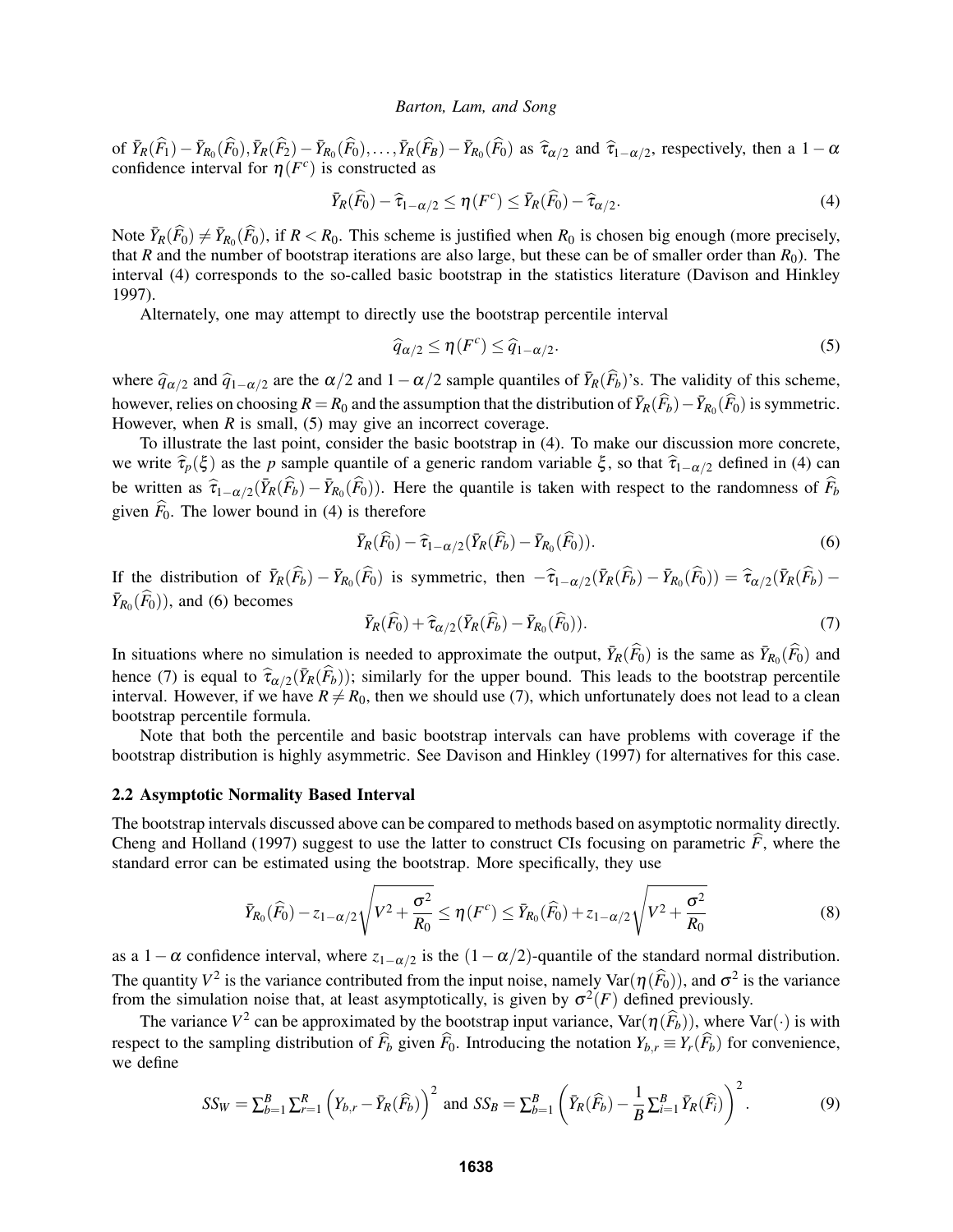Then an estimate of  $V^2$  is

$$
\frac{SS_B}{B-1} - \frac{SS_W}{BR(R-1)}.\tag{10}
$$

This formula is an unbiased estimator for  $\text{Var}(\eta(\widehat{F}_b))$ , which consists of  $\text{Var}(\overline{Y}_R(\widehat{F}_b))$  estimated by the first term in (10), and adjusted for the bias introduced by  $E[\sigma^2(\widehat{F}_b)/R]$  that is estimated by the second term in (10). When *B* and *R* are small, (10) may result in a negative value in which case  $\hat{V}^2 = 0$  (Ankenman and Nelson 2012). On the other hand, the simulation variance  $\sigma^2$  typically can be estimated more straightforwardly, for instance by taking the sample variance from all the simulation runs. These quantities have been studied in Ankenman and Nelson (2012), who focus on the ratio  $\text{Var}(\eta(\widehat{F}_b))/E[\sigma^2(\widehat{F}_b)/R]$  under the assumption of homoscedastic simulation error, i.e.,  $\sigma^2(\widehat{F}_b) = \sigma^2$  for all *b*.

## 3 SHRINKAGE ADJUSTMENT

To motivate our investigation, let us first compare the performance of the basic bootstrap (4) and the asymptotic-normality-based interval  $(8)$ . Both of them require  $R_0$  simulation runs to estimate a point estimate, and *B* bootstrap iterations, each with *R* simulation runs, to estimate the quantile or standard error. The basic bootstrap requires in addition a separate simulation of size *R* to estimate another point estimate, namely the first term in (4). For simplicity, let us consider the case where  $R_0$  is very big (in the sense that the Monte Carlo error of the corresponding point estimate is outwashed). Then, given a large number of bootstrap samples, the overall computational efforts for the basic bootstrap and the asymptotic-normality-based approach are roughly comparable.

Under the above presumptions, the asymptotic-normality-based interval is approximately

$$
\bar{Y}_{R_0}(\widehat{F}_0)-z_{1-\alpha/2}V\leq \eta(F^c)\leq \bar{Y}_{R_0}(\widehat{F}_0)+z_{1-\alpha/2}V,
$$

which has a half-width  $z_{1-\alpha/2}V$ . On the other hand, the half-width of the basic bootstrap interval in (4) depends on the standard error of  $\bar{Y}_R(\hat{F}_b) - \bar{Y}_{R_0}(\hat{F}_0)$ , which is approximately  $z_{1-\alpha/2}\sqrt{V^2 + \sigma^2/R}$  (recall that  $R_0$  is assumed big). This half-width is longer than the asymptotic-normality-based approach in general, thus making the basic bootstrap less efficient. Our main investigation is to lift the construction of a quantile-based interval, using the basic or the percentile bootstrap, to the same level of efficiency as the asymptotic-normality-based approach. This is motivated from documented studies that quantile-based approach has better finite-sample coverage properties.

We consider two approaches to address the above efficiency issue. The first is a *shrinkage* operation described in Davison and Hinkley (1997) that aims to remove the "excess variation" in  $\bar{Y}_R(\widehat{F}_b)$ 's. To explain, recall how we have obtained (4). We started with a point estimate  $\bar{Y}_R(\widehat{F}_0)$ , and we approximated the distribution of  $\bar{Y}_R(\hat{F}_0) - \eta(F^c)$  with a bootstrapped version  $\bar{Y}_R(\hat{F}_b) - \eta(\hat{F}_0)$ . This ends up giving us a halfwidth of approximately  $z_{1-\alpha/2}\sqrt{V^2+\sigma^2/R}$ . Suppose that we could use  $\bar{Y}_{R_0}(\hat{F}_0)$  as our point estimate, and that we could efficiently bootstrap the corresponding distribution of  $\bar{Y}_{R_0}(\hat{F}_b) - \eta(\hat{F}_0)$ , then we could shrink the half-width to  $z_{1-\alpha/2}V$  (again, assuming  $R_0$  is a big number). But bootstrapping  $\bar{Y}_{R_0}(\widehat{F}_b) - \eta(\widehat{F}_0)$  directly is computationally intense because  $R_0$  is big (this in particular also means placing more computational effort than the asymptotic-normality-based approach). Instead, we adjust the samples of  $\bar{Y}_R(\widehat{F}_b) - \eta(\widehat{F}_0)$  so that they exhibit the same variance as  $\bar{Y}_{R_0}(\hat{F}_b) - \eta(\hat{F}_0)$ . To do so, we define

$$
\widehat{Y}_R(\widehat{F}_b) = c\overline{\overline{Y}}_R + (1-c)\overline{Y}_R(\widehat{F}_b), 1 \le b \le B,
$$
\n(11)

where  $\bar{\bar{Y}}_R$  is the grand mean given by  $\frac{1}{B} \sum_{i=1}^B \bar{Y}_R(\widehat{F}_i)$ , and *c* satisfies

$$
(1-c)^2 = \frac{B}{B-1} \frac{\text{Var}(\eta(\widehat{F}_b))}{\text{Var}(\eta(\widehat{F}_b)) + \sigma^2/R}.
$$
\n(12)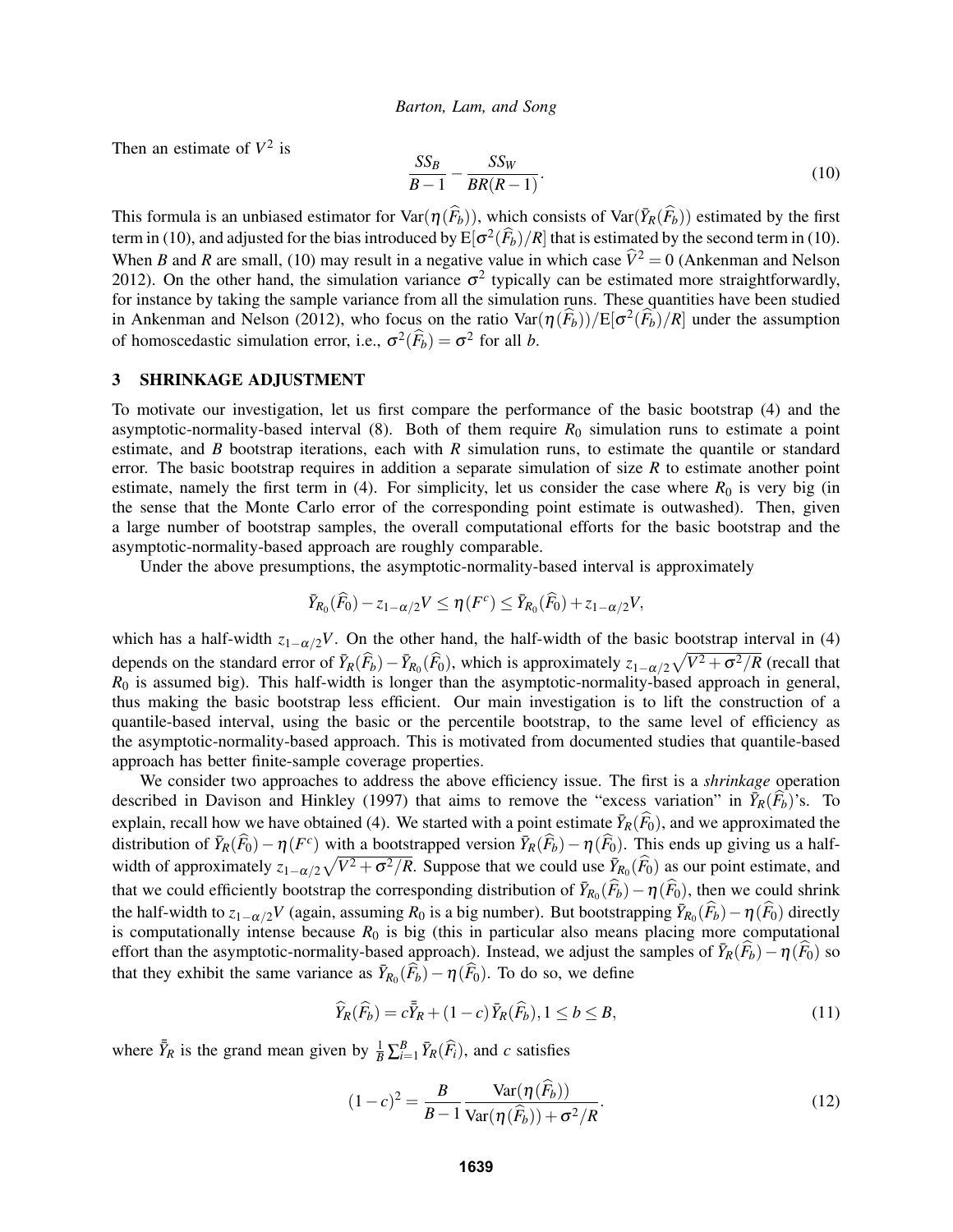To verify our claim, we rewrite the variance of (11) (under  $\widehat{F}_0$ ) as follows. Defining  $\overline{Y}_{R,-b}$  as the sample mean of  $\bar{Y}_R(\widehat{F}_i), \forall i \neq b$ ,

$$
\begin{array}{rcl}\n\text{Var}(\widehat{Y}_{R}(\widehat{F}_{b})) & = & \text{Var}\left(c\bar{Y}_{R} + (1-c)\,\bar{Y}_{R}(\widehat{F}_{b})\right) \\
& = & \text{Var}\left(\frac{c}{B}\left((B-1)\,\bar{Y}_{R,-b} + \bar{Y}_{R}(\widehat{F}_{b})\right) + (1-c)\,\bar{Y}_{R}(\widehat{F}_{b})\right) \\
& = & \text{Var}\left(\frac{c}{B}\left(B-1\right)\,\bar{Y}_{R,-b} + \left(\frac{c}{B} + (1-c)\right)\,\bar{Y}_{R}(\widehat{F}_{b})\right) \\
& = & \frac{c^{2}(B-1)^{2}}{B^{2}}\text{Var}\left(\bar{Y}_{R,-b}\right) + \left(\frac{c}{B} + (1-c)\right)^{2}\text{Var}(\bar{Y}_{R}(\widehat{F}_{b})) \\
& = & \frac{c^{2}(B-1)^{2}}{B^{2}}\frac{1}{B-1}\left(\text{Var}(\eta(\widehat{F}_{b})) + \frac{\sigma^{2}}{R}\right) + \left(\frac{c}{B} + (1-c)\right)^{2}\left(\text{Var}(\eta(\widehat{F}_{b})) + \frac{\sigma^{2}}{R}\right) \\
& = & \left(\frac{c^{2}}{B} - \frac{c^{2}}{B^{2}} + \frac{c^{2}}{B^{2}} + \frac{2c(1-c)}{B} + (1-c)^{2}\right)\left(\text{Var}(\eta(\widehat{F}_{b})) + \frac{\sigma^{2}}{R}\right) \\
& = & \left((1-c)^{2}\frac{B-1}{B} + \frac{1}{B}\right)\left(\text{Var}(\eta(\widehat{F}_{b})) + \frac{\sigma^{2}}{R}\right).\n\end{array}
$$

Thus, if we choose *c* satisfying

$$
\left((1-c)^2\frac{B-1}{B} + \frac{1}{B}\right)\left(\text{Var}(\eta(\widehat{F}_b)) + \frac{\sigma^2}{R}\right) = \text{Var}(\eta(\widehat{F}_b)),\tag{13}
$$

then we match the variance of  $\widehat{Y}_R(\widehat{F}_b)$  with  $\overline{Y}_{R_0}(\widehat{F}_b)$  for large  $R_0$ . The relation (13) gives

$$
(1-c)^{2} = \frac{B}{B-1} \frac{\text{Var}(\eta(\widehat{F}_{b}))}{\text{Var}(\eta(\widehat{F}_{b})) + \sigma^{2}/R} - \frac{1}{B-1}.
$$
 (14)

We have ignored the small second term in  $(14)$  when choosing the *c* in  $(12)$ . The above derivation follows the idea in Davison and Hinkley (1997), but there they assume a linear model and in that case (12) can be shown to give a variance that is unbiased under the true distribution. Here, since we have a nonlinear simulation model to begin with, we are contended that the variance of  $\widehat{Y}_R(\widehat{F}_b)$  matches that of the bootstrap variance  $\text{Var}(\eta(\widehat{F}_b))$ .

Note that the choice of *c* depends on  $\text{Var}(\eta(\widehat{F}_b))$  and  $\sigma^2$ , which are unknown in general. We plug in estimates for them using ideas similar to (10), giving

$$
1 - \hat{c} = \sqrt{\max\left\{0, \frac{B}{B-1} - \frac{SS_W}{R(R-1)SS_B}\right\}}.
$$
\n(15)

See (9) for the expressions for  $SS_W$  and  $SS_B$ .

To sum up, in the shrinkage basic bootstrap, we first obtain a point estimate  $\bar{Y}_{R_0}(\widehat{F}_0)$  by running  $R_0$ simulation runs under the empirical distribution  $\widehat{F}_0$ . We then obtain each  $\overline{Y}_R(\widehat{F}_b)$  by resampling from  $\widehat{F}_0$ and running *R* simulation runs, like in the basic bootstrap before. Then we form the new bootstrap output sample  $\widehat{Y}_R(\widehat{F}_b)$  using (11) with *c* defined in (15). The  $1-\alpha$  CI for  $\eta(F^c)$  is constructed as

$$
\bar{Y}_{R_0}(\widehat{F}_0) - \tilde{\tau}_{1-\alpha/2} \le \eta(F^c) \le \bar{Y}_{R_0}(\widehat{F}_0) - \tilde{\tau}_{\alpha/2},\tag{16}
$$

where  $\tilde{\tau}_{1-\alpha/2}$  and  $\tilde{\tau}_{\alpha/2}$  are now the  $1-\alpha/2$  and  $\alpha/2$  sample quantiles of  $\hat{Y}_R(\hat{F}_b) - \bar{Y}_{R_0}(\hat{F}_0)$ .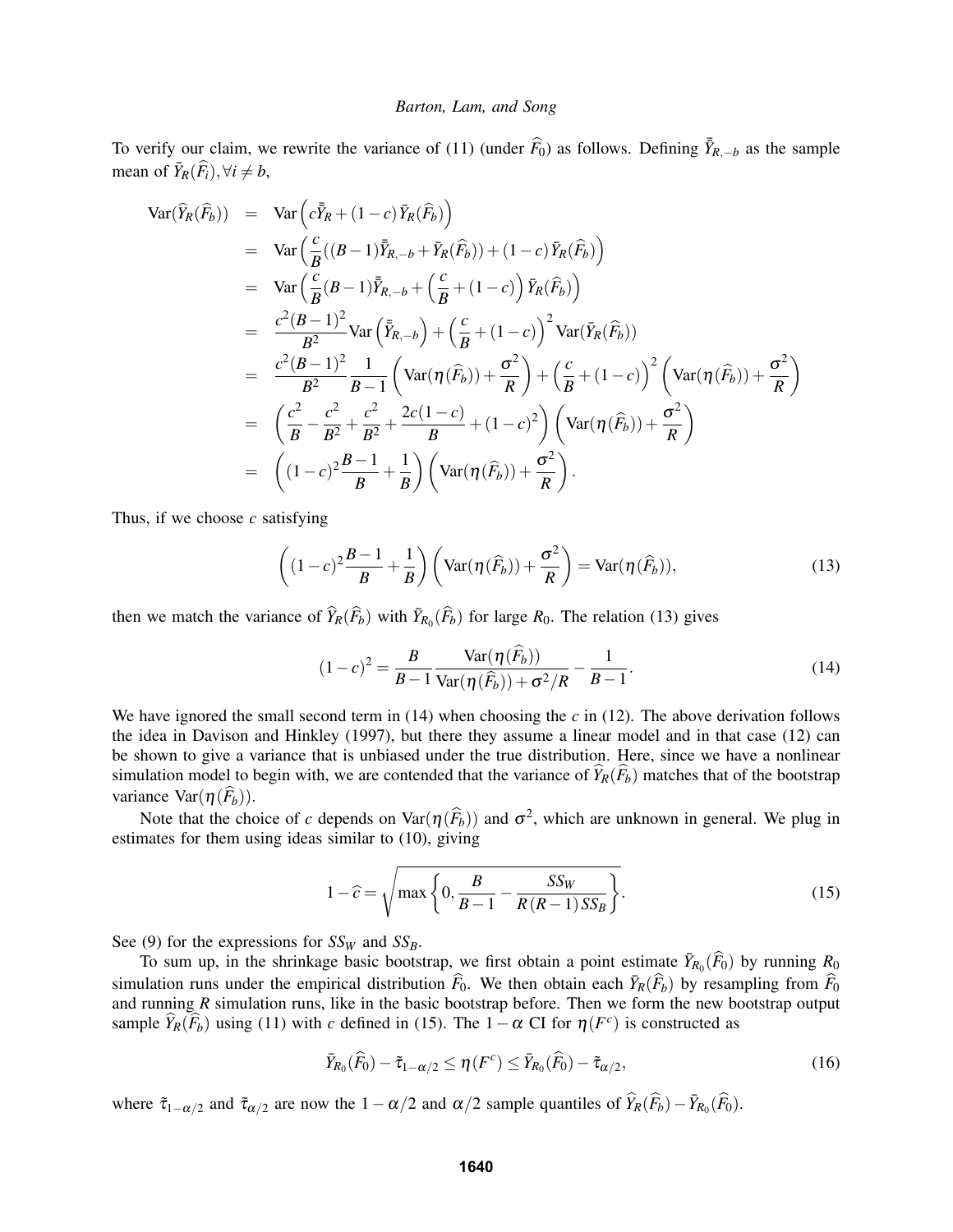The same idea could be applied to construct a percentile interval. Starting from the shrinkage basic bootstrap above, we have, using the notations in (6),

$$
\bar{Y}_{R_0}(\widehat{F}_0) - \widehat{\tau}_{1-\alpha/2}(\widehat{Y}_R(\widehat{F}_b) - \bar{Y}_{R_0}(\widehat{F}_0)) \le \eta(F^c) \le \bar{Y}_{R_0}(\widehat{F}_0) - \widehat{\tau}_{\alpha/2}(\widehat{Y}_R(\widehat{F}_b) - \bar{Y}_{R_0}(\widehat{F}_0))
$$

being a valid CI that has a half-width roughly  $z_{1-\alpha/2}V$ . Now, if  $\bar{Y}_R(\widehat{F}_b) - \bar{Y}_{R_0}(\widehat{F}_0)$  is approximately symmetric, so is  $\widehat{Y}_R(\widehat{F}_b) - \overline{Y}_{R_0}(\widehat{F}_0)$ , and thus we have

$$
\bar{Y}_{R_0}(\widehat{F}_0)-\widehat{\tau}_{1-\alpha/2}(\widehat{Y}_R(\widehat{F}_b)-\bar{Y}_{R_0}(\widehat{F}_0))\approx \bar{Y}_{R_0}(\widehat{F}_0)+\widehat{\tau}_{\alpha/2}(\widehat{Y}_R(\widehat{F}_b)-\bar{Y}_{R_0}(\widehat{F}_0))=\widehat{\tau}_{\alpha/2}(\widehat{Y}_R(\widehat{F}_b)).
$$

The upper bound can be derived similarly. Hence, in the shrinkage percentile bootstrap, the CI is

$$
\tilde{q}_{\alpha/2} \le \eta(F^c) \le \tilde{q}_{1-\alpha/2},\tag{17}
$$

where  $\tilde{q}_{\alpha/2}$  and  $\tilde{q}_{1-\alpha/2}$  are the  $\alpha/2$  and  $1-\alpha/2$  sample quantiles of  $\hat{Y}_R(\hat{F}_b)$ . Note that, in either the basic or the percentile bootstrap, computing  $\hat{c}$  and constructing the shrinkage interval requires no additional simulation runs.

Below, we present the complete algorithm to construct the shrinkage basic and percentile CIs.

#### Algorithm: Shrinkage CIs

- 1. Run  $R_0$  replications of the simulator using  $\widehat{F}_0$  as the input model to obtain  $\overline{Y}_{R_0}(\widehat{F}_0) = \sum_{r=1}^{R_0} Y_r(\widehat{F}_0)/R_0$ .
- 2. For  $b = 1, 2, ..., B$ (a) Generate  $\hat{F}_b$  by resampling  $\hat{F}_0$  *n* times.
- (b) Using  $\widehat{F}_b$ , run R replications,  $Y_1(\widehat{F}_b), Y_2(\widehat{F}_b), \ldots, Y_R(\widehat{F}_b)$ , and compute  $\overline{Y}_R(\widehat{F}_b) = \sum_{r=1}^R Y_r(\widehat{F}_b)/R$ .
- 3. Using  $Y_r(\overline{F_b})$ ,  $b = 1, 2, ..., B, r = 1, 2, ..., R$ , calculate  $\hat{c}$  from (15).
- 4. For  $b = 1, ..., B$ , compute  $\widehat{Y}_R(\widehat{F}_b) = \widehat{c}\overline{Y}_R + (1 \widehat{c})\overline{Y}_R(\widehat{F}_b)$ , where  $\overline{\overline{Y}} = \sum_{b=1}^B Y_R(\widehat{F}_b)/B$ .
- 5. CI construction:
	- (a) (Basic CI) Find the empirical  $\alpha/2$  and  $1 \alpha/2$  quantiles of  $\hat{Y}_R(\hat{F}_1) \bar{Y}_{R_0}(\hat{F}_0)$ ,  $\hat{Y}_R(\hat{F}_2) \hat{Y}_{R_0}(\hat{F}_1)$  $\bar{Y}_{R_0}(\widehat{F}_0), \ldots, \widehat{Y}_R(\widehat{F}_B) - \bar{Y}_{R_0}(\widehat{F}_0)$ ,  $\tilde{\tau}_{\alpha/2}$  and  $\tilde{\tau}_{1-\alpha/2}$ , respectively, and construct the basic shrinkage CI in (16).
	- (b) (**Percentile CI**) Find the empirical  $\alpha/2$  and  $1-\alpha/2$  quantiles of  $\widehat{Y}_R(\widehat{F}_1), \widehat{Y}_R(\widehat{F}_2), \ldots, \widehat{Y}_R(\widehat{F}_B)$ ,  $\tilde{q}_{\alpha/2}$  and  $\tilde{q}_{1-\alpha/2}$ , respectively, and construct the percentile shrinkage CI in (17).

## 4 HIERARCHICAL BOOTSTRAP

Next we discuss a hierarchical bootstrap approach that accounts for both the extrinsic and intrinsic errors in the basic and the percentile bootstraps that, like the shrinkage, allows a comparable computational effort and statistical efficiency as the normality-based approach. We start by discussing the basic bootstrap. Again, let us assume that  $R_0$  is large. Consider the scheme

$$
\bar{Y}_{R_0}(\widehat{F}_0)-\widehat{\tau}_{1-\alpha/2}(\bar{Y}_{R_0}(\widehat{F}_b)-\eta(\widehat{F}_0))\leq \eta(F^c)\leq \bar{Y}_{R_0}(\widehat{F}_0)-\widehat{\tau}_{\alpha/2}(\bar{Y}_{R_0}(\widehat{F}_b)-\eta(\widehat{F}_0)).
$$

As discussed before, though this is valid, it requires huge computational effort since approximating  $\hat{\tau}_{1-\alpha/2}(\bar{Y}_{R_0}(\hat{F}_b)-\eta(\hat{F}_0))$  and  $\hat{\tau}_{\alpha/2}(\bar{Y}_{R_0}(\hat{F}_b)-\eta(\hat{F}_0))$  requires many iterations each with  $R_0$  simulation runs. Our hierarchical bootstrap approach aims to replace these quantities with  $\hat{\tau}_{1-\alpha/2}(\bar{Y}_R(\hat{F}_b) - \eta(\hat{F}_0))$  and  $\hat{\tau}_{\alpha/2}(\bar{Y}_R(\hat{F}_b) - \eta(\hat{F}_0))$ , and subsequently de-bias them back to  $\hat{\tau}_{1-\alpha/2}(\bar{Y}_{R_0}(\hat{F}_b) - \eta(\hat{F}_0))$  and  $\hat{\tau}_{\alpha/2}(\bar{Y}_{R_0}(\hat{F}_b) - \hat{\tau}_{\alpha/2}(\hat{Y}_{R_0}(\hat{F}_b) - \eta(\hat{F}_0))$  $\eta(\widehat{F}_0)$ ). In other words, we want to find

$$
\widehat{\tau}_{1-\alpha/2}(\bar{Y}_R(\widehat{F}_b) - \eta(\widehat{F}_0)) - \widehat{\tau}_{1-\alpha/2}(\bar{Y}_{R_0}(\widehat{F}_b) - \eta(\widehat{F}_0)) = \widehat{\tau}_{1-\alpha/2}(\bar{Y}_R(\widehat{F}_b)) - \widehat{\tau}_{1-\alpha/2}(\bar{Y}_{R_0}(\widehat{F}_b))
$$
(18)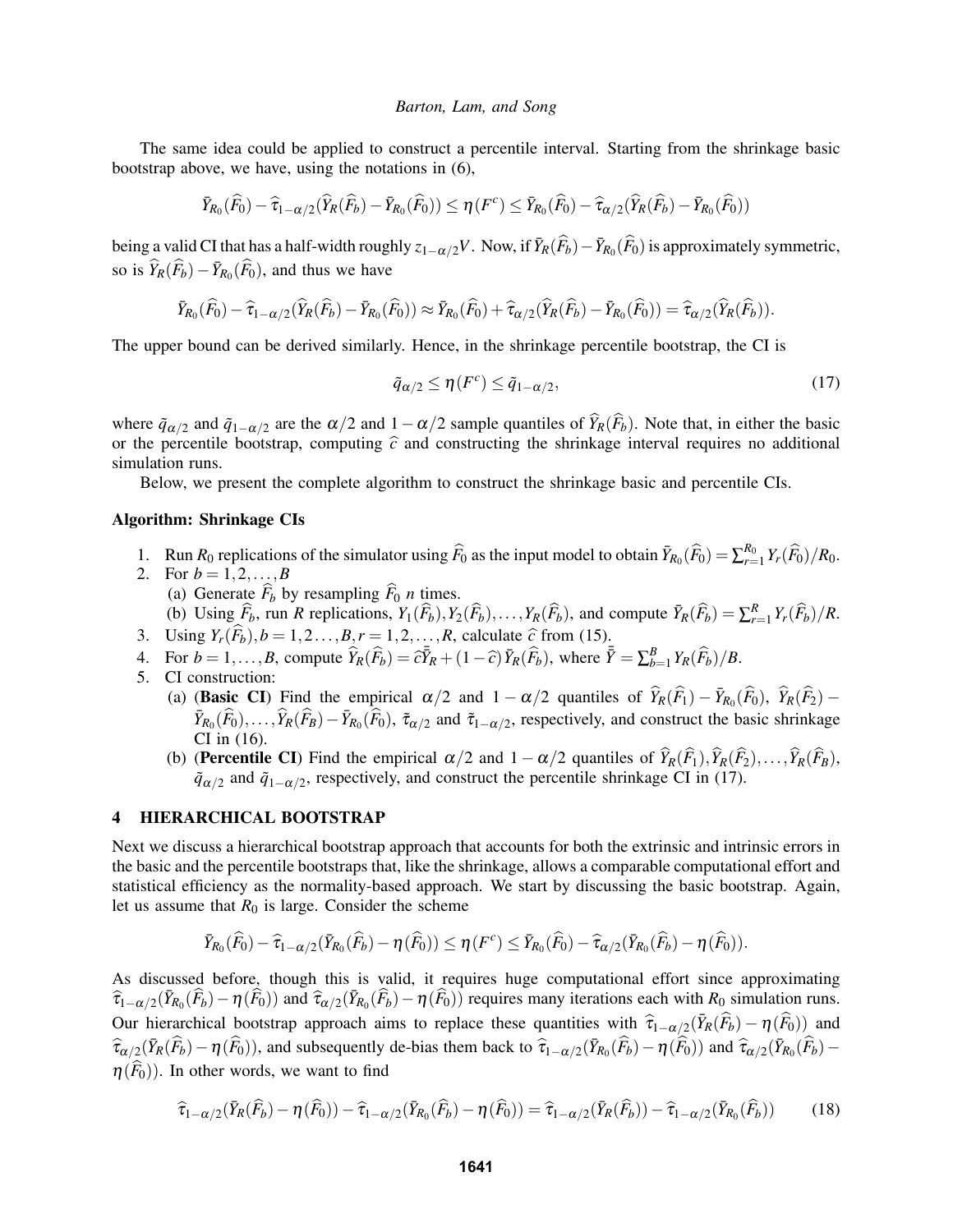and

$$
\widehat{\tau}_{\alpha/2}(\bar{Y}_R(\widehat{F}_b) - \eta(\widehat{F}_0)) - \widehat{\tau}_{\alpha/2}(\bar{Y}_{R_0}(\widehat{F}_b) - \eta(\widehat{F}_0)) = \widehat{\tau}_{\alpha/2}(\bar{Y}_R(\widehat{F}_b)) - \widehat{\tau}_{\alpha/2}(\bar{Y}_{R_0}(\widehat{F}_b)).
$$
\n(19)

Since the differences in (18) and (19) stem from the difference in simulation size, we propose the following scheme. Consider the existing bootstrapped outputs  $Y_b^* = \overline{Y}_R(\widehat{F}_b), b = 1, \ldots, B$ , where the simulation runs from each resample are averaged. For each  $Y_b^*$ , compute  $Y_{b,r}^* = Y_b^* + \varepsilon_{b,r}^*, r = 1, 2, ..., R$ , where  $\varepsilon_{b,r}^*$  is sampled from  $\epsilon_{b,r}^* \sim N(0, S^2(\widehat{F}_b))$  and  $S^2(\widehat{F}_b)$  is an estimator of  $\sigma^2(\widehat{F}_b)$ . Then take the average of  $Y_{b,r}^*$  across *r*, for each *b*, to obtain  $Y_b^{**}$ . Use these  $Y_b^{**}$  to form the quantiles, say  $\hat{q}_{1-\alpha/2}^{**}$  and  $\hat{q}_{\alpha/2}^{**}$ . Correspondingly, let  $\hat{q}_{1-\alpha/2}^*$  and  $\hat{q}_{\alpha/2}^*$  be the quantiles of  $Y_b^*$ . We then use  $\hat{q}_{1-\alpha/2}^{**} - \hat{q}_{1-\alpha/2}^*$  and  $\hat{q}_{\alpha/2}^{**} - \hat{q}_{\alpha/2}^*$  as estimates of (18) and (19). In this way, we approximate  $\hat{\tau}_{1-\alpha/2}(\bar{Y}_{R_0}(\hat{F}_b) - \eta(\hat{F}_0))$  with

$$
\widehat{\tau}_{1-\alpha/2}(\bar{Y}_R(\widehat{F}_b)-\bar{Y}_{R_0}(\widehat{F}_0))-(\widehat{q}_{1-\alpha/2}^{**}-\widehat{q}_{1-\alpha/2}^*)
$$

and  $\widehat{\tau}_{\alpha/2}(\bar{Y}_{R_0}(\widehat{F}_b) - \eta(\widehat{F}_0))$  with

$$
\widehat{\tau}_{\alpha/2}(\bar{Y}_R(\widehat{F}_b)-\bar{Y}_{R_0}(\widehat{F}_0))-(\widehat{q}_{\alpha/2}^{**}-\widehat{q}_{\alpha/2}^*).
$$

A  $1-\alpha$  basic hierarchical bootstrap CI is

$$
\bar{Y}_{R_0}(\widehat{F}_0) - \widehat{\tau}_{1-\alpha/2}(\bar{Y}_R(\widehat{F}_b) - \bar{Y}_{R_0}(\widehat{F}_0)) + (\widehat{q}_{1-\alpha/2}^{**} - \widehat{q}_{1-\alpha/2}^*) \le \eta(F^c) \n\le \bar{Y}_{R_0}(\widehat{F}_0) - \widehat{\tau}_{\alpha/2}(\bar{Y}_R(\widehat{F}_b) - \bar{Y}_{R_0}(\widehat{F}_0)) + (\widehat{q}_{\alpha/2}^{**} - \widehat{q}_{\alpha/2}^*).
$$

Equivalently, this is

$$
2\bar{Y}_{R_0}(\hat{F}_0) - 2\hat{q}_{1-\alpha/2}^* + \hat{q}_{1-\alpha/2}^{**} \le \eta(F^c) \le 2\bar{Y}_{R_0}(\hat{F}_0) - 2\hat{q}_{\alpha/2}^* + \hat{q}_{\alpha/2}^{**}.
$$
\n(20)

Roughly speaking, (20) uses  $\hat{q}_{1-\alpha/2}^{**} - \hat{q}_{1-\alpha/2}^{*}$  and  $\hat{q}_{\alpha/2}^{**} - \hat{q}_{\alpha/2}^{*}$  to capture the inflation in the quantiles due to the noise from *R* simulation runs, using a normal approximation for the simulation noise.

Similar idea applies to the percentile bootstrap. In this case, we need to approximate  $\hat{\tau}_{1-\alpha/2}(\bar{Y}_{R_0}(\hat{F}_b))$  and  $(\hat{\tau}_{R_0}(\hat{F}_b))$  $\hat{\tau}_{\alpha/2}(\bar{Y}_{R_0}(\widehat{F}_b))$ . Using  $\hat{q}_{1-\alpha/2}^{**}-\hat{q}_{1-\alpha/2}^*$  and  $\hat{q}_{\alpha/2}^{**}-\hat{q}_{\alpha/2}^*$  as estimates of  $\hat{\tau}_{1-\alpha/2}(\bar{Y}_R(\widehat{F}_b))-\hat{\tau}_{1-\alpha/2}(\bar{Y}_{R_0}(\widehat{F}_b))$ and  $\hat{\tau}_{\alpha/2}(\bar{Y}_R(\hat{F}_b)) - \hat{\tau}_{\alpha/2}(\bar{Y}_{R_0}(\hat{F}_b))$ , as for (18) and (19), and  $\hat{q}_{1-\alpha/2}^*$  and  $\hat{q}_{\alpha/2}^*$  for  $\hat{\tau}_{1-\alpha/2}(\bar{Y}_R(\hat{F}_b))$  and  $\hat{\tau}_{\alpha/2}(\bar{Y}_R(\hat{F}_b))$ , we approximate  $\hat{\tau}_{1-\alpha/2}(\bar{Y}_{R_0}(\hat{F}_b))$  with  $\hat{q}_{1-\alpha/2}^* - (\hat{q}_{1-\alpha/2}^{*} - \hat{q}_{1-\alpha/2}^{*} - \hat{q}_{1-\alpha/2}^{*} - \hat{q}_{1-\alpha/2}^{*} - \hat{q}_{1-\alpha/2}^{*}$ , and similarly  $\hat{\tau}_{\alpha/2}(\bar{Y}_{R_0}(\hat{F}_b))$  with  $2\hat{q}_{\alpha/2}^* - \hat{q}_{\alpha/2}^{**}$ . A  $1-\alpha$  hierarchical bootstrap percentile CI is

$$
2\hat{q}_{\alpha/2}^* - \hat{q}_{\alpha/2}^{**} \le \eta(F^c) \le 2\hat{q}_{1-\alpha/2}^* - \hat{q}_{1-\alpha/2}^{**}.
$$
\n(21)

Below, we present the complete algorithm to construct the hierarchical basic and percentile CIs.

#### Algorithm: Hierarchical Bootstrap CIs

- 1. Run  $R_0$  replications of the simulator using  $\widehat{F}_0$  as the input model to obtain  $\overline{Y}_{R_0}(\widehat{F}_0) = \sum_{r=1}^{R_0} Y_r(\widehat{F}_0)/R_0$ .
- 
- 2. For  $b = 1, 2, ..., B$ <br>(a) Generate  $\widehat{F}_b$  by resampling  $\widehat{F}_0$  *n* times. (a) Generate  $F_b$  by resampling  $F_0$  *n* times.
	- (b) Using  $\widehat{F}_b$ , run R replications,  $Y_1(\widehat{F}_b), Y_2(\widehat{F}_b), \ldots, Y_R(\widehat{F}_b)$ , and compute  $\overline{Y}_R(\widehat{F}_b) = \sum_{r=1}^R Y_r(\widehat{F}_b)/R$  $\sum_{r=1}^{R} (Y_r(\widehat{F}_b) - \bar{Y}_R(\widehat{F}_b))^2 / (R-1).$
	- (c) For  $r = 1, 2, ..., R$ , generate  $\varepsilon_{br}^* \sim N(0, S^2(\widehat{F}_b))$  and compute  $Y_{br}^* = \overline{Y}_R(\widehat{F}_b) + \varepsilon_{br}^*$ .
	- (d) Let  $Y_b^{**} = \sum_{r=1}^R Y_{br}^*/R$ .
- 3. Find the empirical  $\alpha/2$  and  $1 \alpha/2$  quantiles of  $\bar{Y}_R(\hat{F}_b)$ ,  $\hat{q}_{\alpha/2}^*$  and  $\hat{q}_{1-\alpha/2}^*$ , respectively.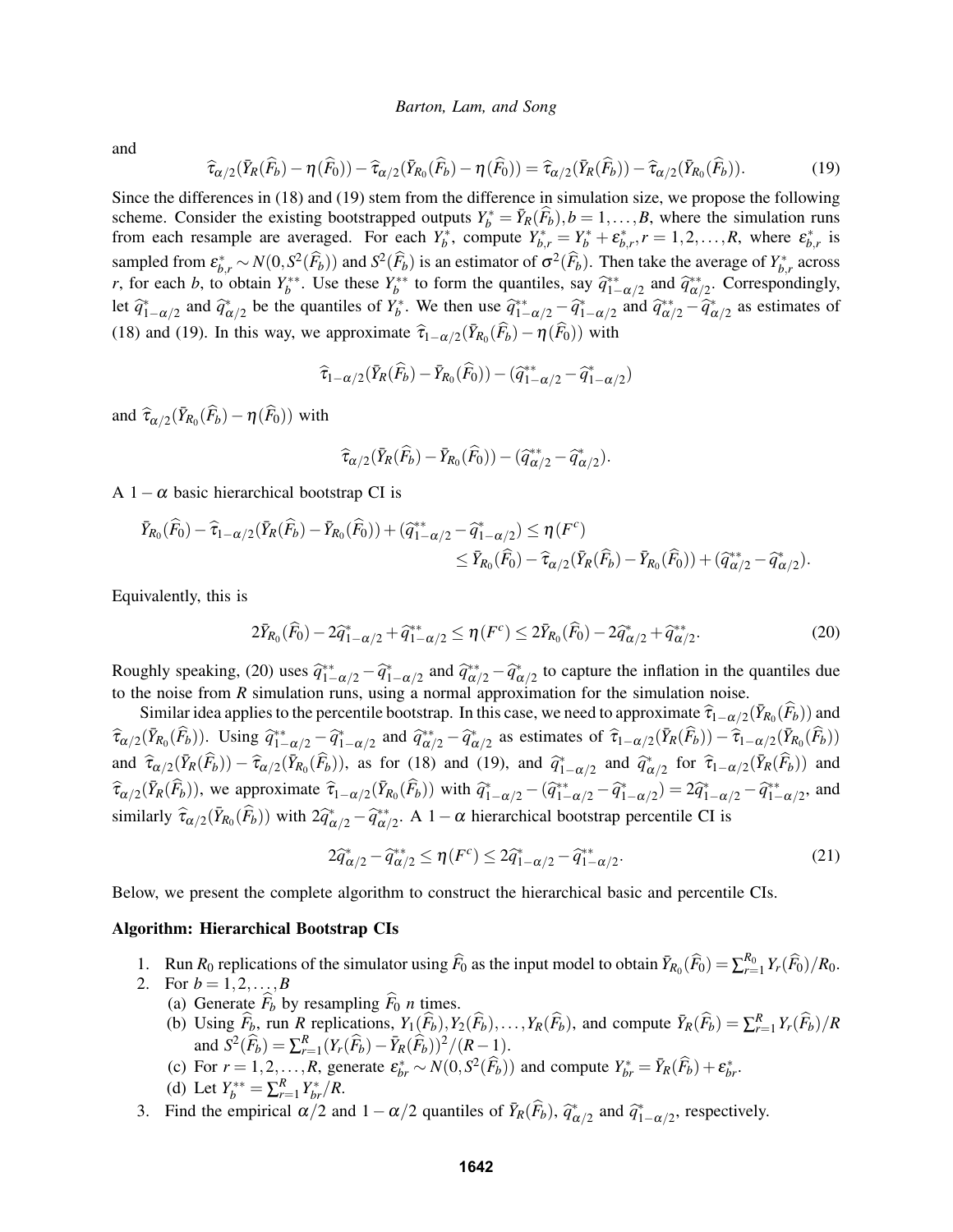- 4. Find the empirical  $\alpha/2$  and  $1-\alpha/2$  quantiles of  $Y_b^{**}$ ,  $\hat{q}_{\alpha/2}^{**}$  and  $\hat{q}_{1-\alpha/2}^{**}$ , respectively.
- 5. CI construction:
	- (a) (Basic CI) Construct the basic hierarchical boostrap CI in (20).
	- (b) (Percentile CI) Construct the percentile hierarchical boostrap CI in (21).

Note that, like the shrinkage procedure, the hierarchical approach for both the basic and the percentile bootstraps does not require additional simulation runs.

## 5 EMPIRICAL COMPARISON OF METHODS

In this section, we compare the empirical coverage probabilities of the CIs we discussed: basic bootstrap CI (4), percentile bootstrap CI (5), basic shrinkage CI (16), percentile shrinkage CI (17), basic hierarchical bootstrap CI (20), and percentile hierarchical bootstrap CI (21). We also present the results of asymptotic normality-based CI (8) and nominal *t*-interval that only accounts for intrinsic error for comparison.

We simulate an  $M/M/1/10$  system whose inter-arrival and service time distributions have rates 0.8 and 1, respectively. We assume these distributions are unknown, but *n* observations from each distribution are available. The performance measure of interest is the steady-state expected time in system. For each simulation replication, we average 200 waiting times while deleting the initial 400 observations for warm-up.

We tested two different real-world sample sizes,  $n = 100$  and  $n = 1,000$ . For the number of replications at each bootstrap sample and the number of bootstrap samples, we tested  $R = 2$  and  $R = 40$ , and  $B = 100$ and  $B = 1,000$ , respectively. Table 1 show these eight combinations of  $(n, R, B)$ . All cases are repeated 1,000 times and the target coverage was set to  $1-\alpha = 0.9$ .

Figure 1 shows empirical coverage probability and the average width for each CI for each test case. Notice that the nominal *t*-interval shows poor coverage when *R* is large as it fails to account for input model uncertainty. The percentile bootstrap CI has a better coverage than the basic bootstrap CI in all cases. The former shows overcoverage when *R* is small (Case 1, 2, 5, and 6), while the latter shows undercoverage when  $n$  is small (Case 1, 2, 3, and 4). Notice that the basic and percentile bootstrap CIs are wider than other CIs (except for the *t*-intervals) as it does not compensate for the inflation due to finite *R*. The undercoverage of the basic bootstrap CIs, yet with long interval widths, hints that the positions of the CIs highly vary. When *R* and *B* are small, asymptotic normal CIs undercover on average as input uncertainty is poorly estimated by  $(10)$ . This becomes more severe when *n* is large as input uncertainty becomes small relative to intrinsic error variance, which may make (10) negative. As mentioned earlier, we set  $\hat{V}^2 = 0$  in this case, i.e., the resulting asymptotic normal CI accounts only for the intrinsic noise. Similar observations can be made for the basic and percentile shrinkage CIs. Small *B* and *R* may result in  $\hat{c} = 1$  from (12), which makes all  $\hat{Y}_R(\hat{F}_b) = \bar{Y}_R$ . Then, both basic and percentile shrinkage CIs become<br>degenerate. For both  $n = 100$  and  $n = 1,000$ , the percentile shrinkage CIs provide good coverage when B degenerate. For both  $n = 100$  and  $n = 1,000$ , the percentile shrinkage CIs provide good coverage when *B* and *R* are large, however, the basic shrinkage CIs undercover when  $n = 100$ . Hierarchical boostrap CIs are the most robust under small *R* and *B*. In particular, when *R* is small, the hierarchical bootstrap inflates the CIs enough to provide the correct coverage, but not as much as the basic and percentile bootstrap CIs do.

# 6 CONCLUSION

Basic and percentile bootstrap CIs tend to overcover or exhibit high positioning variabilities because of intrinsic noise that inflates the CIs given any finite *R*. Asymptotic normality-based CIs, which is typically

| Case             |     |       |     |       |       |       |       |       |
|------------------|-----|-------|-----|-------|-------|-------|-------|-------|
| n                | 100 | 100   | 100 | 100   | 1,000 | 1,000 | 1,000 | 1,000 |
|                  |     |       | 40  | 40    |       |       | 40    | 40    |
| $\boldsymbol{B}$ | 100 | 1,000 | 100 | 1,000 | 100   | 1,000 | 100   | 1,000 |

Table 1: Combinations of  $(n, R, B)$  used for testing the CIs in Figure 1.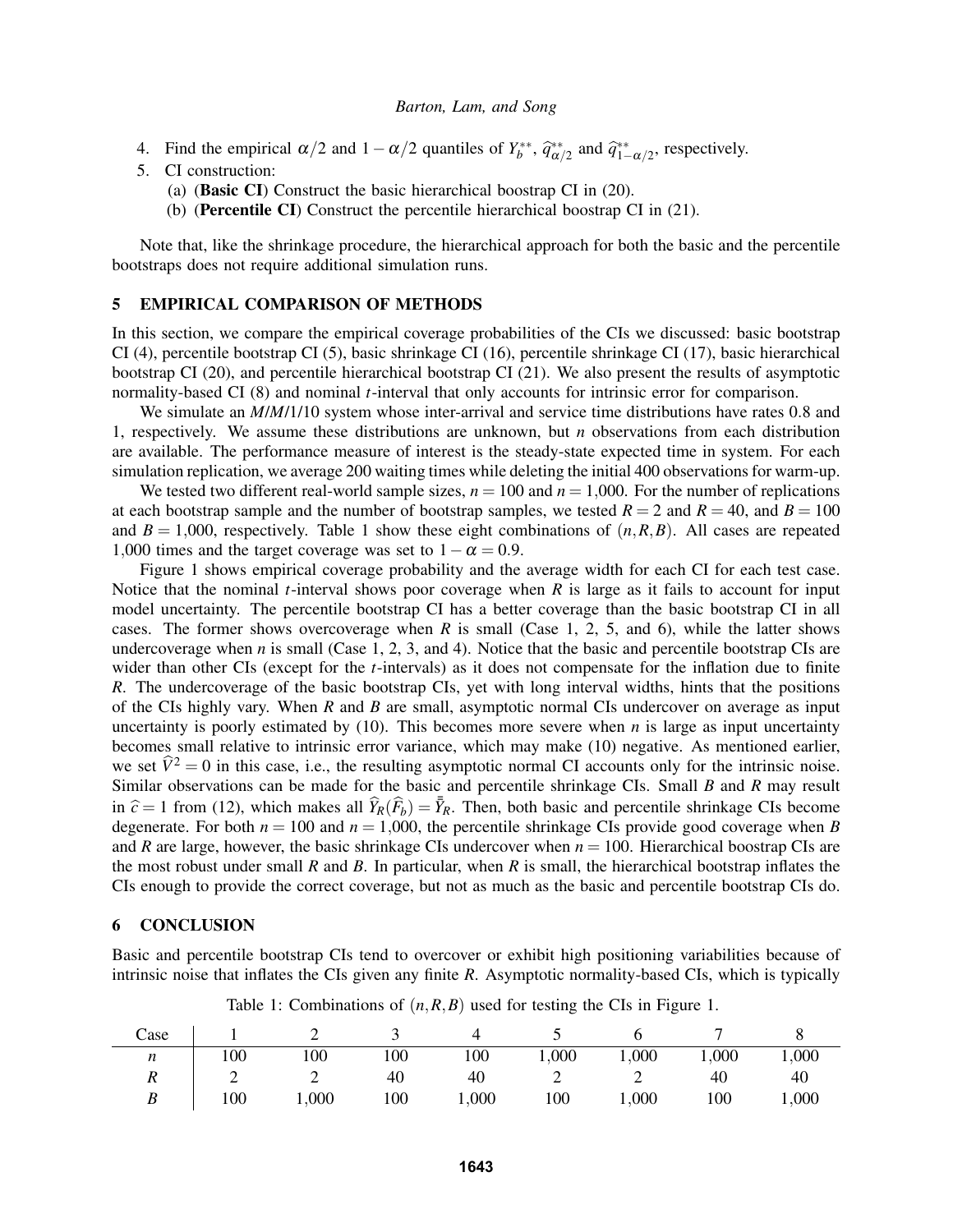*Barton, Lam, and Song*



Figure 1: Empirical coverage probability and the average width for the eight CIs in comparison computed from 1,000 repeats. The target coverage is  $1-\alpha = 0.9$ .

used in the literature to correct for the overcoverage, relies on that  $\eta(\widehat{F})$  becomes asymptotically normally distributed when real-world sample size *n* increases. Although it appears to work well for the example in Section 5, bootstrap-based CIs tend to be more robust to non-normality of  $\eta(F)$ . We propose four new bootstrap-based CIs for  $\eta(F^c)$ . The percentile shrinkage CI perform well when *n*,*R*, and *B* are large while the basic hierarchical bootstrap CI show good coverage across all combinations of (*n*,*R*,*B*).

For shrinkage CIs, we assumed homoscedasticity of intrinsic error for any  $\vec{F}_b$ . Relaxing this assumption could increase their coverage probability. From the experiment, the basic hierarchical bootstrap CI improves the basic bootstrap CI even for small *n*, while the percentile hierarchical bootstrap does not. Further analysis is required to understand their asymptotic properties.

# REFERENCES

- Ankenman, B. E., and B. L. Nelson. 2012. "A Quick Assessment of Input Uncertainty". In *Proceedings of the 2012 Winter Simulation Conference*, edited by C. Laroque et al., 1–10. Piscataway, New Jersey: IEEE.
- Barton, R. R., and L. W. Schruben. 1993. "Uniform and Bootstrap Resampling of Empirical Distributions". In *Proceedings of the 1993 Winter Simulation Conference*, edited by G. W. Evans et al., 503–508. Piscataway, New Jersey: IEEE.
- Barton, R. R., and L. W. Schruben. 2001. "Resampling Methods for Input Modeling". In *Proceedings of the 2001 Winter Simulation Conference*, edited by B. A. Peters et al., 372–378. Piscataway, New Jersey: IEEE.
- Barton, R. R. 2007. "Presenting a More Complete Characterization of Uncertainty: Can it be done?". In *Proceedings of the 2007 INFORMS Simulation Society Research Workshop*, edited by S. C. et al.
- Barton, R. R., B. L. Nelson, and W. Xie. 2014. "Quantifying input uncertainty via simulation confidence intervals". *INFORMS Journal on Computing* 26(1):74–87.
- Cheng, R. C. H. 1994. "Selecting Input Models". In *Proceedings of the 1994 Winter Simulation Conference*, edited by J. D. Tew et al., 184–191. Piscataway, New Jersey: IEEE.
- Cheng, R. C. H., and W. Holland. 1997. "Sensitivity of Computer Simulation Experiments to Errors in Input Data". *Journal of Statistical Computation and Simulation* 57(1-4):219–241.